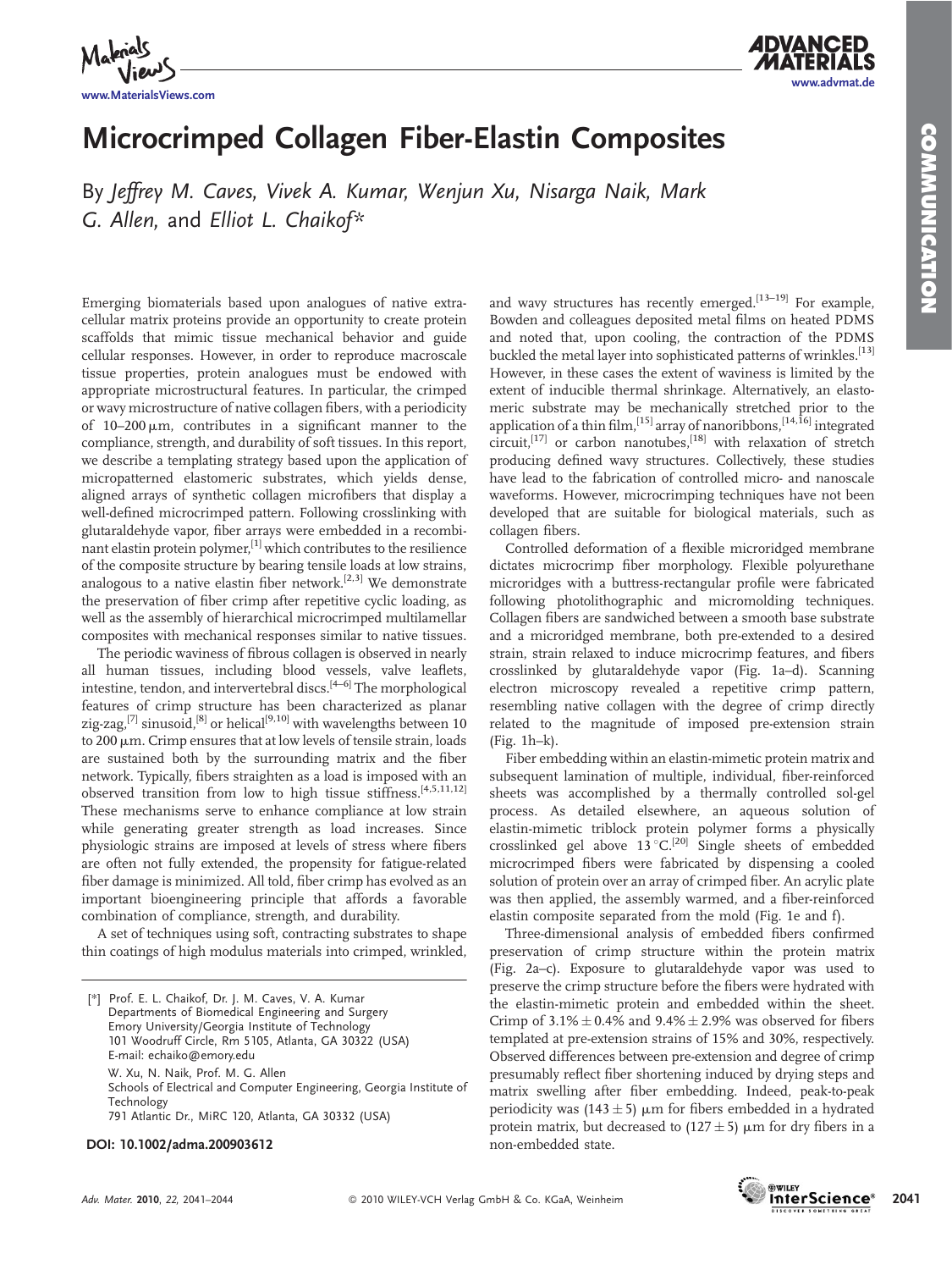





Figure 1. Microcrimping method and scanning electron microscopy of crimped collagen microfibers. A parallel array of hydrated synthetic collagen fibers is placed on a pre-extended polyurethane substrate (a). The polyurethane buttressed-rectangular membrane is pre-extended and clamped over collagen fiber (b). The pre-extension in the substrate and buttressed rectangular membrane is relaxed to generate microcrimp, and the assembly is frozen at –80 °C (c). The buttressed-rectangular membrane is removed and the frozen fiber array is transferred to room temperature glutaraldehyde vapor for 24 h (d). A cooled solution of elastin-mimetic protein is distributed over the microcrimped fiber and pressed into a thin layer with a flat sheet of acrylic (e). After warming to gel the elastin-mimetic protein, the fiber-reinforced layer is separated from the acrylic and polyurethane surfaces (f). SEM of the polyurethane buttressed-rectangular membrane (g), and synthetic collagen fiber arrays templated with 30 and 40% pre-extension after drying and removal of the microridged membrane (h,i). High magnification image of fibers crimped with 40% pre-extension is shown in (j), and a dense sheet of microcrimped fiber in (k). Scale bars  $200 \mu m$ .

A fiber-reinforced multilamellar composite was generated by stacking single sheets. Stacks were briefly cooled below the transition temperature of the elastin-mimetic protein matrix and subsequently re-warmed. This process dissolved and then re-gelled the elastin-mimetic protein matrix, bonding the individual sheets into a cohesive, multilamellar structure (Fig. 2d and e). Although all fibers are parallel to one another within a single sheet, by varying the orientation of successive layers multi-angle fiber composites can be generated.

Microcrimping enhances low-strain compliance of fiberreinforced composites. Composites display a transition between low and high modulus regimes at a tensile strain dictated by the degree of fiber crimp (Fig. 3a, Table S1). This 'strain-at-transition' was  $1.9\% \pm 0.6\%$  for single sheets with straight fibers, but increased significantly to  $4.6\% \pm 0.9\%$  and  $13.3\% \pm 0.7\%$  for composites comprised of crimped fibers templated at preextension strains of 15% and 30%, respectively ( $p < 0.05$ ), which also closely reflected measured degrees of crimp (0%; 3.1%; 9.4%). In the pre-transition region, the Young's modulus of microcrimped specimens ranged from 1 to 5 MPa, approximating soft tissues such as the artery wall (0.1 to 2.0 MPa).<sup>[21]</sup> Strain-at-failure doubled when composites were fabricated from crimped fibers templated at a pre-extension strain of 30%  $(p < 0.01)$ . Of note, microcrimp morphology was retained following 50 000 loading cycles at 1 Hz (Fig. S1).

The fabrication of composites in which fiber arrays are organized in a distinct in-plane orientation provided an additional approach to tune both compliance and strain-at-failure. Young's modulus was reduced and strain-at-transition increased when multilamellar structures were fabricated from fibers orientated at

cross-angles of  $\pm 25^\circ$ , in the presence or absence of crimp  $(p < 0.05$ , Fig. 3c, Table S1). This behavior is anticipated since fibers do not bear load directly, but rotate into alignment as the composite is stretched. However, when angled-fiber structures were composed of crimped fibers, a further increase in strain-at-failure was observed  $(p < 0.05)$ . Overall, tensile strengths of all configurations met or exceeded those of many native tissues, including human urinary bladder  $((0.270 \pm 0.140)$ MPa),<sup>[22]</sup> pulmonary artery ((0.385 ± 0.045) MPa),<sup>[23]</sup> and aorta  $((1.72 \pm 0.89) \text{ MPa}, \text{mean} \pm \text{SD})$ .<sup>[24]</sup> Significantly, both fiber angle and microcrimp morphology provide complimentary design variables that can be independently adjusted to tailor the properties of soft tissue equivalents. For example, composites of straight fibers oriented at  $\pm 25^\circ$  and those of microcrimped fibers in parallel orientation both produced mechanical responses that closely matched bovine pericardium. This animal derived tissue is currently used to fabricate bioprosthetic heart valves, vascular patches, and blood vessel substitutes (Fig. 3d).<sup>[25]</sup>

The design of synthetic tissue composites comprised of crimped collagen fiber arrays, organized at defined cross-fiber orientations, will provide an important mechanism to tailor tissue compliance, reduce imposed tissue stresses, and improve tissue durability. Presumably, this effect will be greatest under conditions in which the engineered tissue is subjected to repetitive tensile or compressive loading forces, as is the case for a variety of cardiovascular and musculoskeletal structures.<sup>[26,27]</sup> Crimped fiber composites will also facilitate the fabrication of engineered tissues whose biomechanical microenvironment is optimized for desirable cellular responses.[27–29] Moreover, we speculate that microcrimped fibers may contribute to the control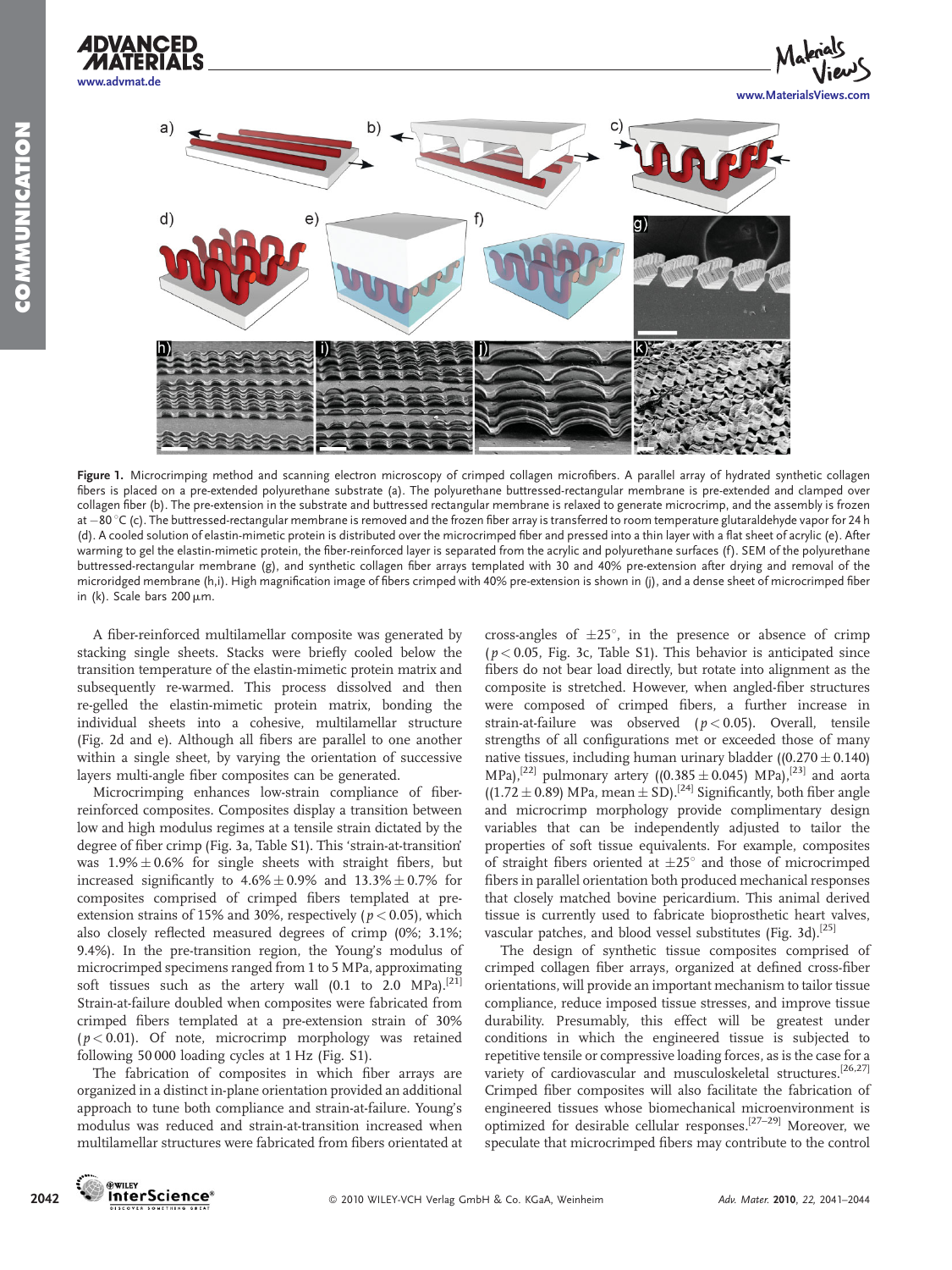www.advmat.de

*ADVANCED* 



www.MaterialsViews.com



Figure 2. Embedding of microcrimped collagen microfibers within an elastin matrix and fabrication of multilamellar collagen fiber-reinforced elastin sheets. Confocal laser scanning microscopy is used to selectively image the hydrated collagen fibers within a single elastin lamella. The degree of crimp is calculated from the center-line (solid black) and straight-line (dashed white) lengths (a). Fibers in a single lamella sheet pass in and out of the confocal plane due to crimp (b). A 3D reconstruction of the collagen fiber array in (b) demonstrates crimped fiber structure in a single lamellar sheet (c). Multilamellar sheets are fabricated by stacking single sheets, cooling to disrupt physical crosslinks of the protein polymer matrix, and then warming to restore crosslinking and facilitate interlayer bonding. Fibers are oriented parallel to the long axis of the laminate  $(0^{\circ})$  or alternate at  $\pm 25^\circ$  to the long axis (d). Microcrimping was observed by CLSM in multilamellar sheets (e). Scale bars  $200 \mu m$ .

of cellular organization of constructs, either pre-seeded with cells or otherwise designed to induce cellular in-growth after implantation. To achieve cell-populated structures, the presented technique can be modified to replace glutaraldehyde with more cytocompatible crosslinkers, such as hexamethylene diisocyanate or genipin.

In summary, oriented arrays of synthetic collagen fibers have been fabricated with microcrimped structure approaching the scale of naturally occurring collagen crimp. After embedding fibers in an elastin-like matrix, crimp morphology is largely retained with substantial preservation of form under repetitive cyclic loading. Cohesive, multilamellar sheets with defined fiber orientations were generated with enhanced strain-at-failure and a transition between low and high modulus regions at strains dictated by the degree of crimp. Adjustment of fiber orientation provides an additional means to tailor mechanical responses. Collectively, microcrimped composites represent an important step towards the development of extracellular matrix analogs that mimic native tissues.

## Experimental

Production of synthetic collagen fiber, recombinant elastin-mimetic triblock protein polymer, and flexible microridged membranes: Synthetic collagen fibers were produced using a lab scale fiber spinning system, as previously reported [30]. Genetic engineering, expression, purification, and characterization of the elastin-mimetic protein polymer, designated LysB10, has been described elsewhere [1]. The buttress-rectangular microridged membrane was molded from polydimethylsiloxane (PDMS) master molds. Additional details can be found in the Supporting Information.

Method for scalable microcrimping of synthetic collagen fibers: Before microcrimping, fibers were arranged as dense parallel sheets by winding about rectangular frames. The microcrimping system consisted of a lead screw assembly, an ultrasoft smooth viscoelastic base membrane, and the microridged membrane. The base membrane was fastened to the lead screw assembly and a pre-extension tensile strain of 15 to 55% was applied. An array of collagen fibers were fastened to the extended base membrane, hydrated with ddH<sub>2</sub>0 for 15 min, excess water removed, and the microridged membrane applied at the same tensile strain as the pre-extended base membrane. Adjustment to the lead screw assembly relaxed the pre-extension in both membranes and microcrimped the fiber array. The system was cooled to  $-80\,^{\circ}$ C for 2 h, warmed to  $-20\,^{\circ}$ C for 4 h, followed by removal of the microridged membrane. Fibers on the base membrane were transferred to a desiccator saturated with vapor from a 25% glutaraldehyde solution and stored at room temperature for 24 h.

Formation of elastin-like protein polymer single and multilamellar structures with integrated microcrimped collagen fibers: A 10 wt % solution of elastin protein polymer was deposited onto a crimped fiber array, initially frozen at  $-80\,^{\circ}$ C. An acrylic sheet was applied to evenly spread the solution between shims, which gelled within 25 min at room temperature. Specimens were then crosslinked in a 0.5% glutaraldehyde solution for 24 h at 37 °C, which yielded a single 80  $\mu$ m-thick sheet. To create a multilamellar composite, non-crosslinked, sheets with fibers oriented either parallel or at  $\pm 25^{\circ}$  were stacked, cooled to 4  $\degree$ C for 12 h, and then heated to 37°C for 30 min. Samples were then crosslinked in 0.5% glutaraldehyde.

Microscopic analysis and degree of crimp: Scanning electron microscopy was used to image dry fibers. Hydrated, embedded fibers were imaged with confocal laser scanning microscopy (CLSM). The degree of fiber crimp, C, was measured from 3D reconstructions of microcrimped fiber. Degree of crimp was defined as:

$$
C = (l_c - l_s)/l_s \times 100\%
$$
 (1)

where  $l_c$  and  $l_s$  are the center-line and the straight-line distances, respectively

Mechanical analysis: Tensile testing was performed on a dynamic mechanical thermal analyzer (DMTA V, Rheometric Scientific, Inc., Newcastle, DE). Cyclic loading was performed on an Electoforce 3200 test instrument (Bose Co., Eden Prairie, MN). In both cases, samples were immersed in PBS at  $37^{\circ}$ C throughout the mechanical tests.

## Acknowledgements

Supported by NIH R01HL083867, RO1HL60464, and RO1HL71336. JMC was a recipient of a NSF Graduate Fellowship Award. Supporting Information is available online from Wiley InterScience or from the author.

> Received: October 21, 2009 Published online: February 24, 2010